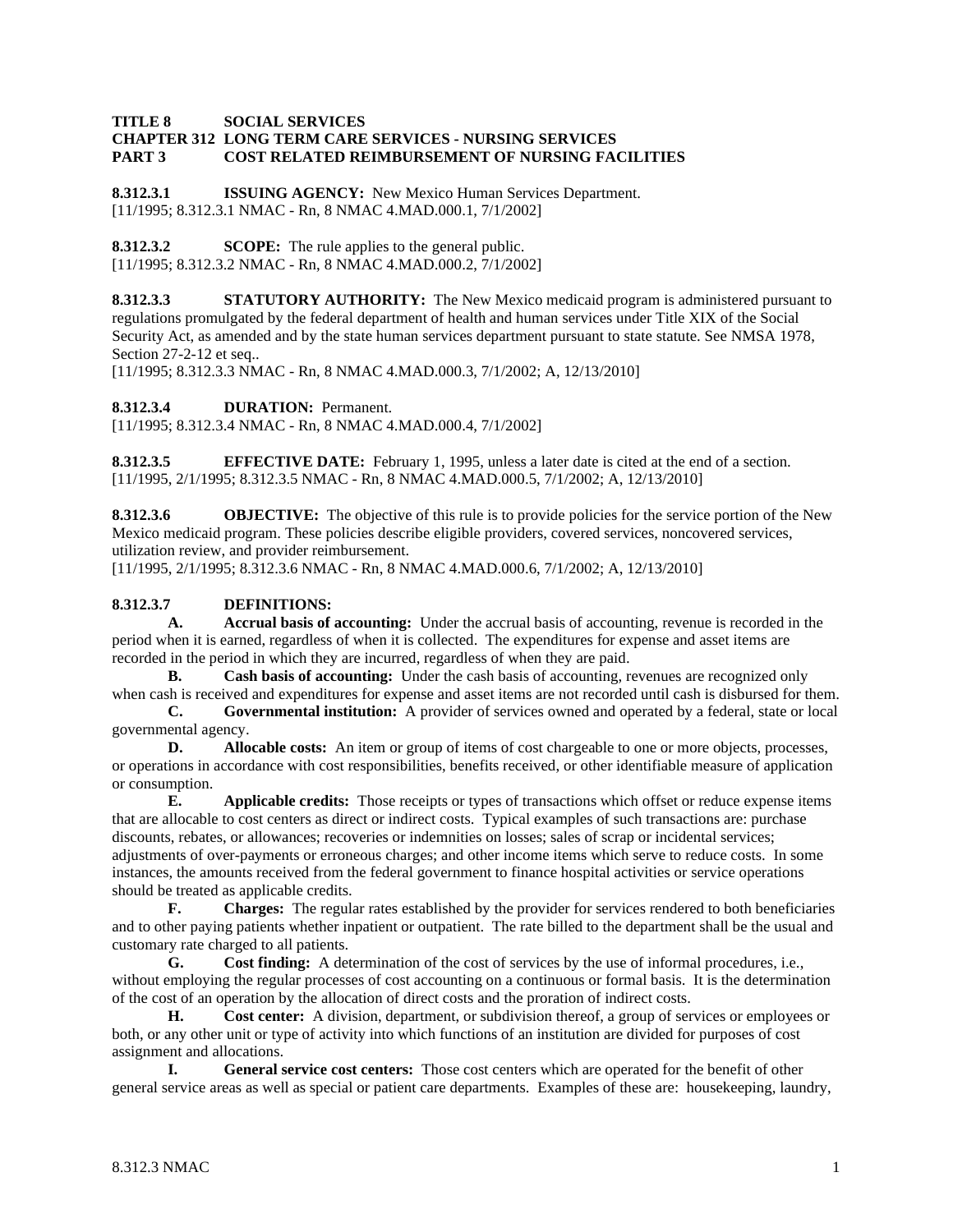dietary, operation of plant, maintenance of plant, etc. Costs incurred for these cost centers are allocated to other cost centers on the basis of services rendered.

**J. Special service cost centers:** Commonly referred to as ancillary cost centers. Such centers usually provide direct identifiable services to individual patients, and include departments such as the physical therapy and supply departments.

**K. Inpatient cost centers:** Cost centers established to accumulate costs applicable to providing routine and ancillary services to inpatients for the purposes of cost assignment and allocation.

**L. RCC:** This is the ratio of charges to charges. The bases or charges used in the RCC formula vary as to the costs to be allocated. The ratios may be expressed as follows:

**(1)** ratio of beneficiary charges to total charges on a departmental basis.

**(2)** ratio of beneficiary charges for ancillary services to total charges for ancillary services.

**(3)** ratio of total patient charges by patient care center to the total charges of all patient care

centers.

**M. Provider:** The entity responsible for the provision of services. The provider must have entered into a valid agreement with the medicaid program for the provision of such services.

**N. Facility:** The actual physical structure in which services are provided.

**O. Replacement facility:** A facility which replaces a facility that was participating in medicaid on July 1, 1984, or whose construction received Section 1122 approval by July 1, 1984, and where the basic structure of the facility to be replaced is at least [twenty-five] 25 years old and has been in continuous use as a skilled nursing or intermediate care facility for at least  $[\text{twenty-five}]$  25 years or which facility has been destroyed by catastrophic occurrence and rendered unusable and irreparable, or condemned by eminent domain.

**P. Closed facility:** A facility which has been either voluntarily or involuntarily terminated from participation in the medicaid program not to include termination for construction of a replacement facility.

**Q. Replaced facility:** The facility replaced by a replacement facility as defined above.

**R. Related organization:** Organizations related to the provider by common ownership or control as defined by the provisions of the medicare provider reimbursement manual (HIM-15).

**S. Imputed occupancy:** The level of occupancy attributed for the purpose of calculating the reimbursement rate.

**T. Owner:** The entity holding legal title to the facility. [2/1/1995; 8.312.3.7 NMAC - Rn, 8 NMAC 4 MAD.731-D.II, 7/1/2002]

**8.312.3.8 MISSION STATEMENT:** [To reduce the impact of poverty on people living in New Mexico and to assure low income and individuals with disabilities in New Mexico equal participation in the life of their communities.] To transform lives. Working with our partners, we design and deliver innovative, high quality health and human services that improve the security and promote independence for New Mexicans in their communities. [2/1/1995; 8.312.3.8 NMAC - Rn, 8 NMAC 4.MAD.002, 7/1/2002; A, 12/13/2010]

**8.312.3.9 COST RELATED REIMBURSEMENT OF NURSING FACILITIES:** The New Mexico Title XIX program makes reimbursement for appropriately licensed and certified nursing facility (NF) services as outlined in this material.

[2/1/1995; 8.312.3.9 NMAC - Rn, 8 NMAC 4 MAD.731-D, 7/1/2002]

**8.312.3.10 GENERAL REIMBURSEMENT POLICY:** The human services department will reimburse nursing facilities (effective October 1, 1990, the skilled nursing facility/intermediate care facility SNF/ICF distinction is eliminated; see 8.312.3.16 NMAC) the lower of the following, effective July 1, 1984:<br>A. billed charges: and

**A.** billed charges; and

**B.** the prospective rate as constrained by the ceilings (8.312.3.16 NMAC) established by the department as described in this plan.

[2/1/1995; 8.312.3.10 NMAC - Rn, 8 NMAC 4 MAD.731-D.I, 7/1/2002; A, 12/13/2010]

### **8.312.3.11 DETERMINATION OF ACTUAL, ALLOWABLE AND REASONABLE COSTS AND SETTING OF PROSPECTIVE RATES:**

### **A. Adequate cost data:**

**(1)** Providers receiving payment on the basis of reimbursable cost must provide adequate cost data based on financial and statistical records which can be verified by qualified auditors. The cost data must be based on an approved method of cost finding and on the accrual basis of accounting. However, where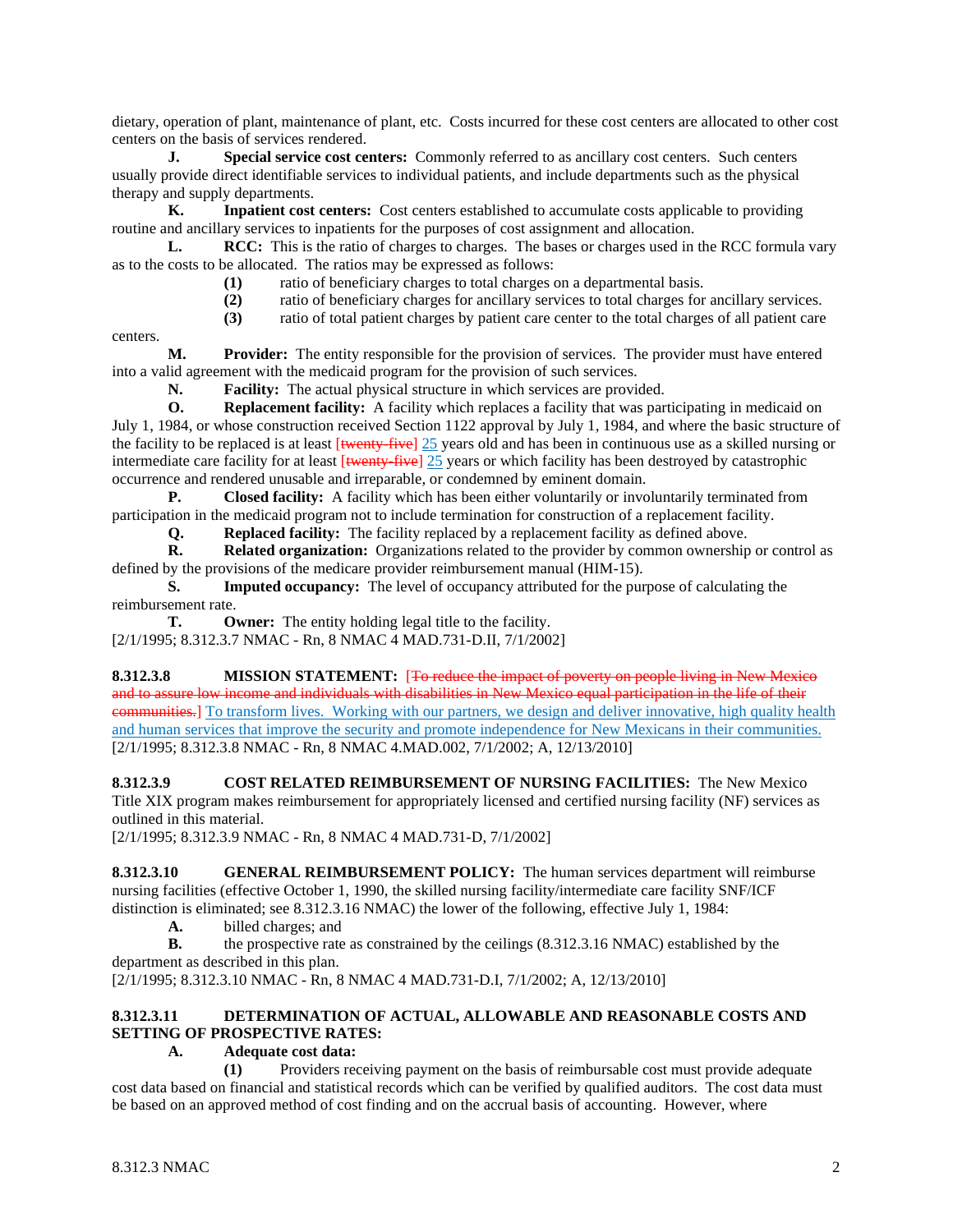governmental institutions operate on a cash basis of accounting, cost data on this basis will be acceptable, subject to appropriate treatment of capital expenditures.

**(2) Cost finding:** The cost finding method to be used by NF providers will be the step-down method. This method recognizes that services rendered by certain non-revenue-producing departments or centers are utilized by certain other non-revenue-producing centers. All costs of non-revenue-producing centers are allocated to all centers which they serve, regardless of whether or not these centers produce revenue. The cost of the non-revenue-producing center serving the greatest number of other centers, while receiving benefits from the least number of centers, is apportioned first. Following the apportionment of the cost of the non-revenue-producing center, that center will be considered "closed" and no further costs will be apportioned to it. This applies even though it may have received some service from a center whose cost is apportioned later. Generally when two centers render services to an equal number, that center which has the greater amount of expense will be allocated first.

**B. Reporting year:** For the purpose of determining a prospective per diem rate related to cost for NF services, the reporting year is the provider's fiscal year. The provider will submit a cost report each year.

**C. Cost reporting:** At the end of each fiscal year the provider will provide to the state agency or its audit agent an itemized list of allowable cost (financial and statistical report) on the N.M. Title XIX cost reporting form. This itemized list must be submitted within 150 days after the close of the provider's cost reporting year. Failure to file a report within the 150-day limit will result in termination of Title XIX payments. In the case of a change of ownership the previous provider must file a final cost report as of the date of the change of ownership in accordance with reporting requirements specified in this plan. The department will withhold the last month's payment to the previous provider as security against any outstanding obligations to the department. The provider must notify the department 60 days prior to any change in ownership.

#### **D. Retention of records:**

**(1)** Each NF provider shall maintain financial and statistical records of the period covered by such cost report for a period of [not less than four] 10 years following the date of submittal of the New Mexico Title XIX cost report to the state agency. These records must be accurate and in sufficient detail to substantiate the cost data reported. The provider shall make such records available upon demand to representatives of the state agency, the state audit agent, or the department of health and human services.

**(2)** The state agency or its audit agent will retain all cost reports submitted by providers for a period of  $\frac{[not \text{ less than three}]}{10}$  years following the date of final settlement of such reports.<br> **E.** Audits: Audits will be performed in accordance with 42 CFR 447.202.

**E. Audits:** Audits will be performed in accordance with 42 CFR 447.202.

**(1) Desk audit:** Each cost report submitted will be subjected to a comprehensive desk audit by the state audit agent. This desk audit is for the purpose of analyzing the cost report. After each desk audit is performed, the audit agent will submit a complete report of the desk review to the state agency.

**(2) Field audit:** Field audits will be performed on all providers at least once every three years. The purpose of the field audit of the provider's financial and statistical records is to verify that the data submitted on the cost report are in fact accurate, complete and reasonable. The field audits are conducted in accordance with generally accepted auditing standards and of sufficient scope to determine that only proper items of cost applicable to the service furnished were included in the provider's calculation of its cost and to determine whether the expenses attributable to such proper items of cost were accurately determined and reasonable. After each field audit is performed, the audit agent will submit a complete report of the audit to the state agency. This report will meet generally accepted auditing standards and shall declare the auditor's opinion as to whether, in all material respects, the costs reported by the provider are allowable, accurate and reasonable in accordance with the state plan. These audit reports will be retained by the state agency for a period of not less than three years from the date of final settlement of such reports.<br> **F.** Overnavments: All

**F. Overpayments:** All overpayments found in audits will be accounted for on the HCFA-64 report to health and human services (HHS) no later than the second quarter following the quarter in which found.

**G. Allowable costs:** The following identifies costs that are allowable in the determination of a provider's actual, allowable and reasonable costs. All costs are subject to all other terms stated in HIM-15 that are not modified by these regulations.

**(1) Cost of meeting certification standards:** These will include all items of expense that the provider must incur under:

- **(a)** 42 CFR 442;
- Sections 1861(j) and 1902(a)(28) of the Social Security Act;
- **(c)** standards included in 42 CFR 431.610; and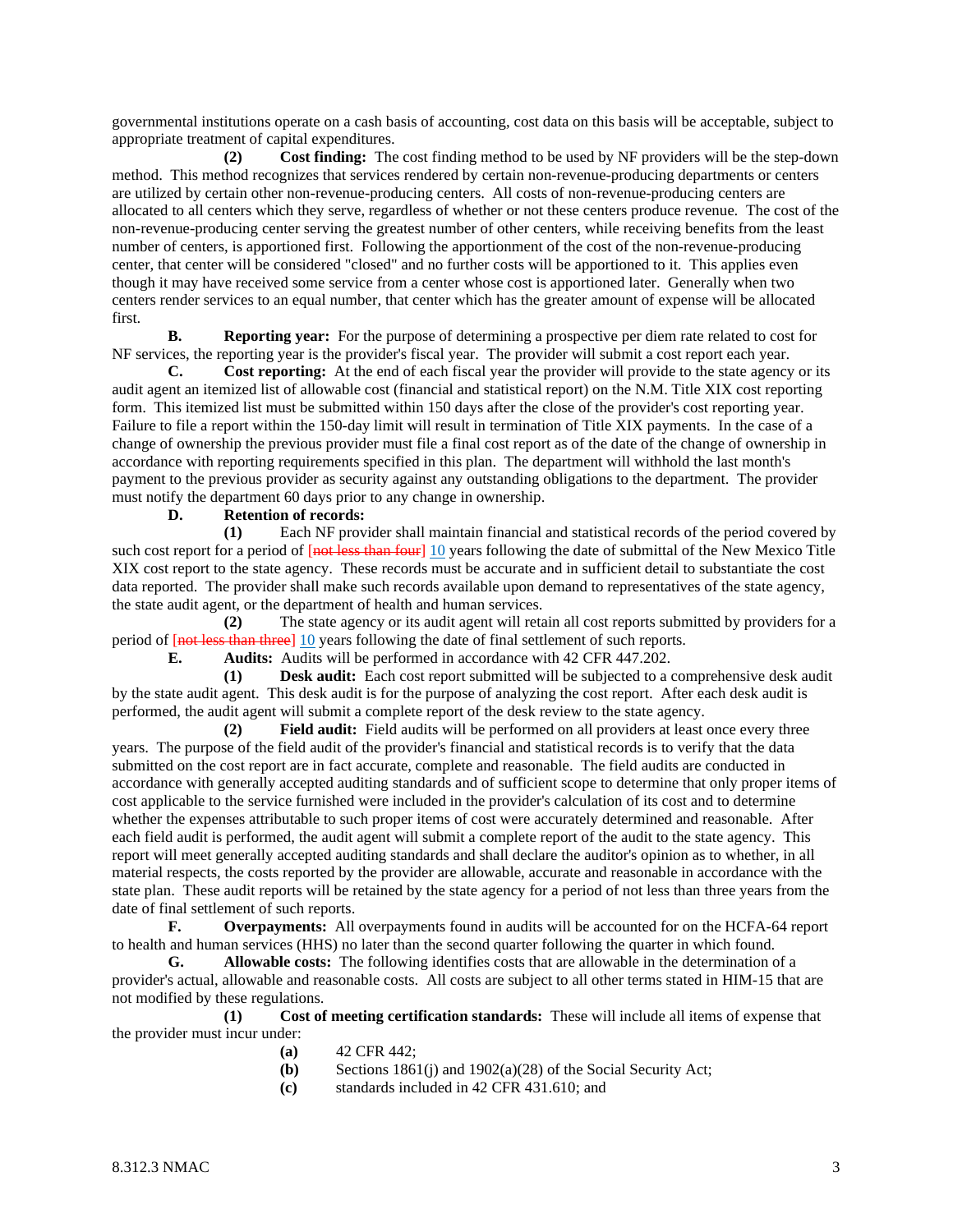**(d)** cost incurred to meet requirements for licensing under state law which are necessary for providing NF service.

**(2) Costs of routine services:** Allowable costs shall include all items of expense that providers incur to provide routine services, known as operating costs. Operating costs include such things as: **(a)** regular room;

- 
- **(b)** dietary and nursing services;
- **(c)** medical and surgical supplies (including syringes, catheters; ileostomy, and

colostomy supplies);

**(d)** use of equipment and facilities;

**(e)** general services, including administration of oxygen and related medications, hand feeding, incontinency care, tray service and enemas;

**(f)** items furnished routinely and relatively uniform to all patients, such as patient gowns, water pitchers, basins and bed pans;

**(g)** items stocked at nursing stations or on the floor in gross supply and distributed or used individually in small quantities, such as alcohol and body rubs, applicators, cotton balls, bandaids, laxatives and fecal softeners, aspirin, antacids, over-the-counter (OTC) ointments, and tongue depressors;

**(h)** items which are used by individual patients but which are reusable and expected to be available, such as ice bags, bed rails, canes, crutches, walkers, wheelchairs, traction equipment, and other durable equipment;

**(i)** special dietary supplements used for tube feeding or oral feeding even if

prescribed by a physician;

asset for use.

**(j)** laundry services including basic personal laundry;

**(k)** the department will make payment directly to the medical equipment provider in accordance with procedures outlined in 8.324.5 NMAC, *Durable Medical Equipment and Medical Supplies*, and subject to the limitations on rental payments contained in that section; and

**(l)** managerial, administrative, professional, and other services related to the providers operation and rendered in connection with patient care.

**(3) Facility costs**, for purpose of specific limitations included in this plan, include only depreciation, lease costs, and long-term interest.

**(a)** Depreciation is the systematic distribution of the cost or other basis of tangible assets, less salvage value, over the estimated useful life of the assets.

**(i)** The basis for depreciation is the historical cost of purchased assets or the fair market value at the time of donation for donated assets.

**(ii)** Historical cost is the actual cost incurred in acquiring and preparing an

**(iii)** Fair market value is the price for which an asset would have been purchased on the date of acquisition in an arms-length transaction between an informed buyer and seller, neither being under any compulsion to buy or sell. Fair market value shall be determined by a qualified appraiser who is a registered member of the American institute of real estate appraisers (MAI) and who is acceptable to the department.

**(iv)** In determining the historical cost of assets where an on-going facility is purchased, the provisions of medicare provider reimbursement manual (HIM-15), Section 104.14 will apply. **(v)** Depreciation will be calculated using the straight-line method and

estimated useful lives approximating the guidelines published in American hospital association chart of accounts for hospitals.

**(b)** Long-term interest is the cost incurred for the use of borrowed funds for capital purposes, such as the acquisition of facility, equipment, improvements, etc., where the original term of the loan is more than one year.

**(c)** Lease term will be considered a minimum of five years for purposes of determining allowable lease costs.

**(4) Gains and losses on disposition:** Gains or losses on the disposition of depreciable assets used in the program are calculated in accordance with Section 130 and 132 of HIM-15. Disposition of a provider's depreciable assets which effectively terminates its participation in the program shall include the sale, lease or other disposition of a facility to another entity whether or not that entity becomes a participant in the program. The amount of gain on the disposition of depreciable assets will be subject to recapture as allowed by HIM-15.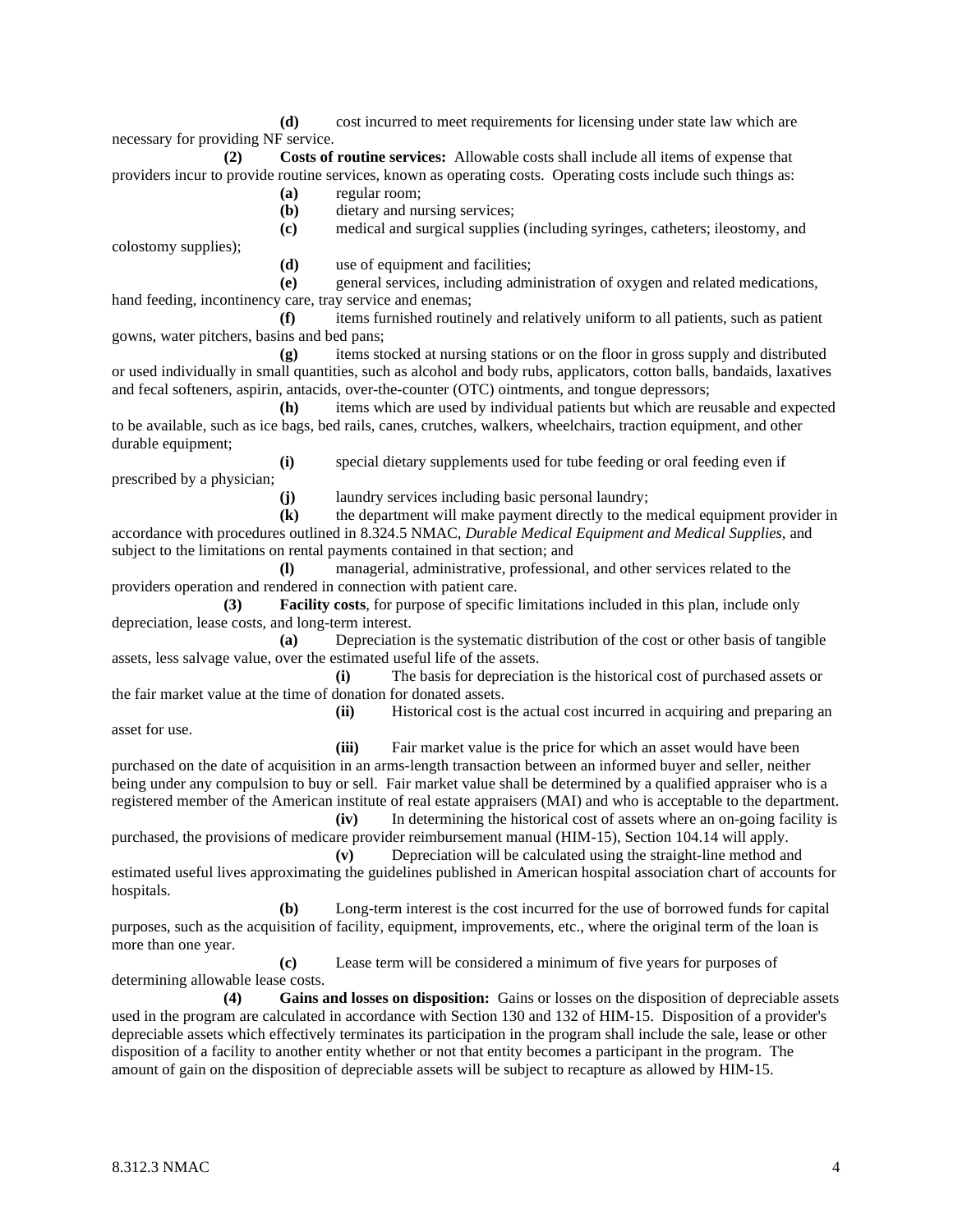**(5)** Depreciation, interest, lease costs, or other costs are subject to the limitations stated in Section 2422 of HIM-15 regarding approval of capital expenditures in accordance with Section 1122 of the Social Security Act.

**(6)** Facility costs are subject to all other terms stated in HIM-15 that are not modified by these regulations.

#### **H. Non-allowable costs:**

**(1)** bad debts, charity, and courtesy allowances: bad debts on non-Title XIX program patients and charity and courtesy allowances shall not be included in allowable costs;

**(2)** purchases from related organizations: cost applicable to services, facilities, and supplies furnished to a provider by organizations related to the provider by common ownership or control shall not exceed the lower of the cost to the related organization or the price of comparable services, facilities or supplies purchased elsewhere; providers shall identify such related organizations and costs in the state's cost reports;

- **(3)** return on equity capital;
- (4) other cost and expense items identified as unallowable in HIM-15;<br>(5) interest paid on overpayments as per 8.302.2 NMAC. Billing for M.
- **(5)** interest paid on overpayments as per 8.302.2 NMAC, *Billing for Medicaid Services*; and
- **(6)** any civil monetary penalties levied in connection to intermediate sanctions, licensure,

certification, or fraud regulations.

[2/1/1995; 8.312.3.11 NMAC - Rn, 8 NMAC 4 MAD.731-D.III, 7/1/2002; A, 12/4/2004; A, 12/13/2010]

**8.312.3.12 ESTABLISHMENT OF PROSPECTIVE PER-DIEM RATES:** Prospective per diem rates will be established as follows and will be the lower of the amount calculated using the following formulas, or the ceiling:

**A. Base year:** Rebasing of the prospective per diem rate will take place every three years.

Therefore, the operating years under this plan will be known as year one, year two and year three. Because rebasing is done every three years, operating year four will again become year one, etc. Cost incurred, reported, audited or desk reviewed for the provider's last fiscal year which falls in the calendar year prior to year one will be used to rebase the prospective per-diem rate. Rebasing of costs in excess of  $[110]$  one hundred and ten percent of the previous year's audited cost per diem times the index (as described further on in these regulations) will not be recognized for calculation of the base year costs. For implementation year one (effective July 1, 1984) the base year is the provider's last available audited cost report prior to January 1, 1984. Rebasing will occur out of cycle for rates effective January 1, 1996, using the provider's FYE 1994 audited cost reports. The rate period January 1, 1996, through June 30, 1996, will be considered year one. The rate period July 1, 1996, through June 30, 1997, will be considered year two, and the rate period July 1, 1997, through June 30, 1998, will be considered year three. The rebasing cycle will resume for rates effective July 1, 1998, and continue as described in the first paragraph of this section. Pursuant to budget availability, any changes to reimbursement, including the decision to rebase rates will be at the department's discretion.

**B. Inflation factor** to recognize economic conditions and trends during the time period covered by the provider's prospective per diem rate:

**(1)** Pursuant to budget availability and at the department's discretion, an inflation factor may be used to recognize economic conditions and trends. A notice will be sent out every July informing each provider that a:

**(a)** MBI will or will not be authorized; and<br>**(b)** the percentage increase if the MBI is au

**(b)** the percentage increase if the MBI is authorized.

**(2)** If utilized, the index used to determine the inflation factor will be the center for medicare and medicaid services (CMS) market basket index (MBI) or a percentage up to the MBI.

**(3)** Each provider's operating costs will be indexed up to a common point of 12/31 for the base year, and then indexed to a mid-year point of 12/31 for operating year one, if applicable. For out-of-cycle rebasing occurring for rates effective January 1, 1996, through June 30, 1996, the mid-year point for indexing in operating year one will be 3/31.

**(4)** The inflation factor for the period July 1, 1996, through June 30, 1997, will be the percentage change in the (MBI) for the previous year plus two percentage points.

**C. Incentives to reduce increases in costs:** As an incentive to reduce the increases in the costs of operation, the department will share with the provider in accordance with the following formula, the savings below the operating cost ceiling in effect during the state's fiscal year.

> $I = [1/2(M - N)] \leq $2.00$ where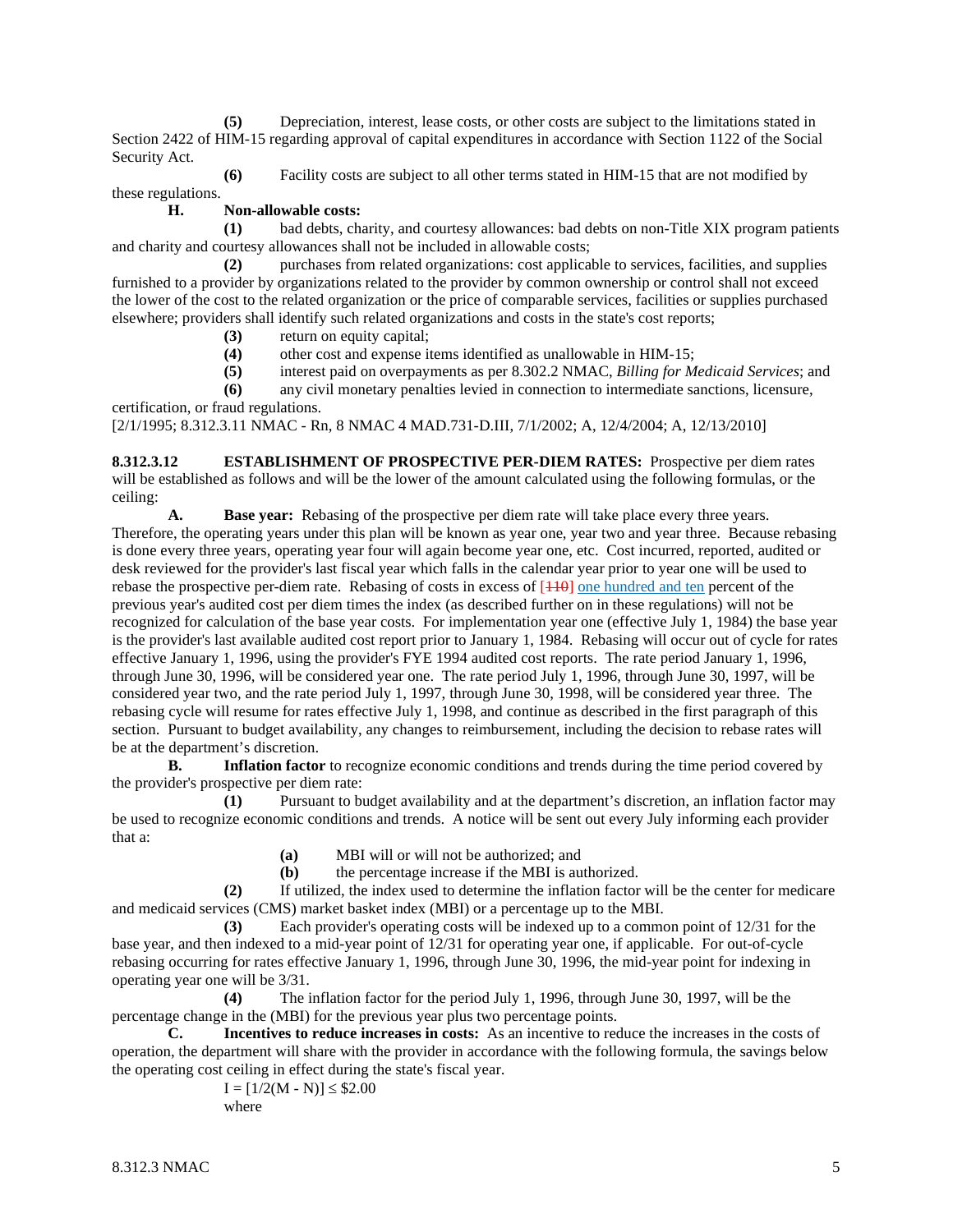$M =$  current operating cost ceiling per diem

N - allowable operating per diem rate based on the base year's cost report

 $I =$  allowable incentive per diem

**D. Calculation of the prospective per-diem rate:** The following formulas are used to determine the prospective per diem rate:

**YEAR ONE**

 $PR = BYOC x (1 + \Delta MBI) + I + FC$ where

PR = prospective per diem rate

BYOC = allowable base year operating costs as described in A above, and indexed as described in

B above.

 $NHI =$  the change in the MBI as described in B above

 $I =$  allowable incentive per diem

FC = allowable facility costs per diem

**YEARS TWO and THREE**

 $PR = (OP + I) \times (1 + \Delta MBI) + FC$ 

where

PR = prospective per-diem rate

OP= allowable operating costs per diem

 $I =$  allowable incentive per diem

 $NHI =$  the change in the MBI as described in B above

FC = allowable facility costs per diem

**E. Effective dates of prospective rates:** Rates are effective July 1 of each year for each facility.

**F. Calculation of rates for existing providers** that do not have 1983 actuals, and for newly

constructed facilities entering the program after July 1, 1984.

**(1)** For existing and for newly constructed facilities entering the program that do not have 1983 actuals, the provider's interim prospective per-diem rate will become the sum of:

**(a)** the applicable facility cost ceiling; and

**(b)** the operating cost ceiling.

**(2)** After six months of operation or at the provider's fiscal year end, whichever comes later, the provider will submit a completed cost report. This will be audited to determine the actual operating and facility cost, and retroactive settlement will take place. The provider's prospective per-diem rate will then become the sum of:

**(a)** the lower of allowable facility costs or the applicable facility cost ceiling; and

**(b)** the lower of allowable operating costs or the operating cost ceiling.

**(3)** Such providers will not be eligible for incentive payments until the next operating year

one, after rebasing.

#### **G. Changes of provider by sale of an existing facility:**

**(1)** When a change of ownership occurs, the provider's prospective per-diem rate will become the sum of:

**(a)** the lower of allowable facility costs determined by using the medicare principles of reimbursement, or the facility cost ceiling; and

**(b)** the operating cost established for the previous owner/operator, or the median of operating costs for its category, whichever is higher.

**(2)** Such providers will not be eligible for incentive payments until the next operating year one, after rebasing.

#### **H. Changes of provider by lease of an existing facility:**

**(1)** When a change of ownership occurs, the provider's prospective per-diem rate will become the sum of:

**(a)** the lower of allowable facility costs or the facility cost ceiling, as defined by this plan; and

**(b)** the operating cost established for the previous owner/operator, or the median of operating costs for its category, whichever is higher.

**(2)** Such providers will not be eligible for incentive payments until the next operating year one, after rebasing.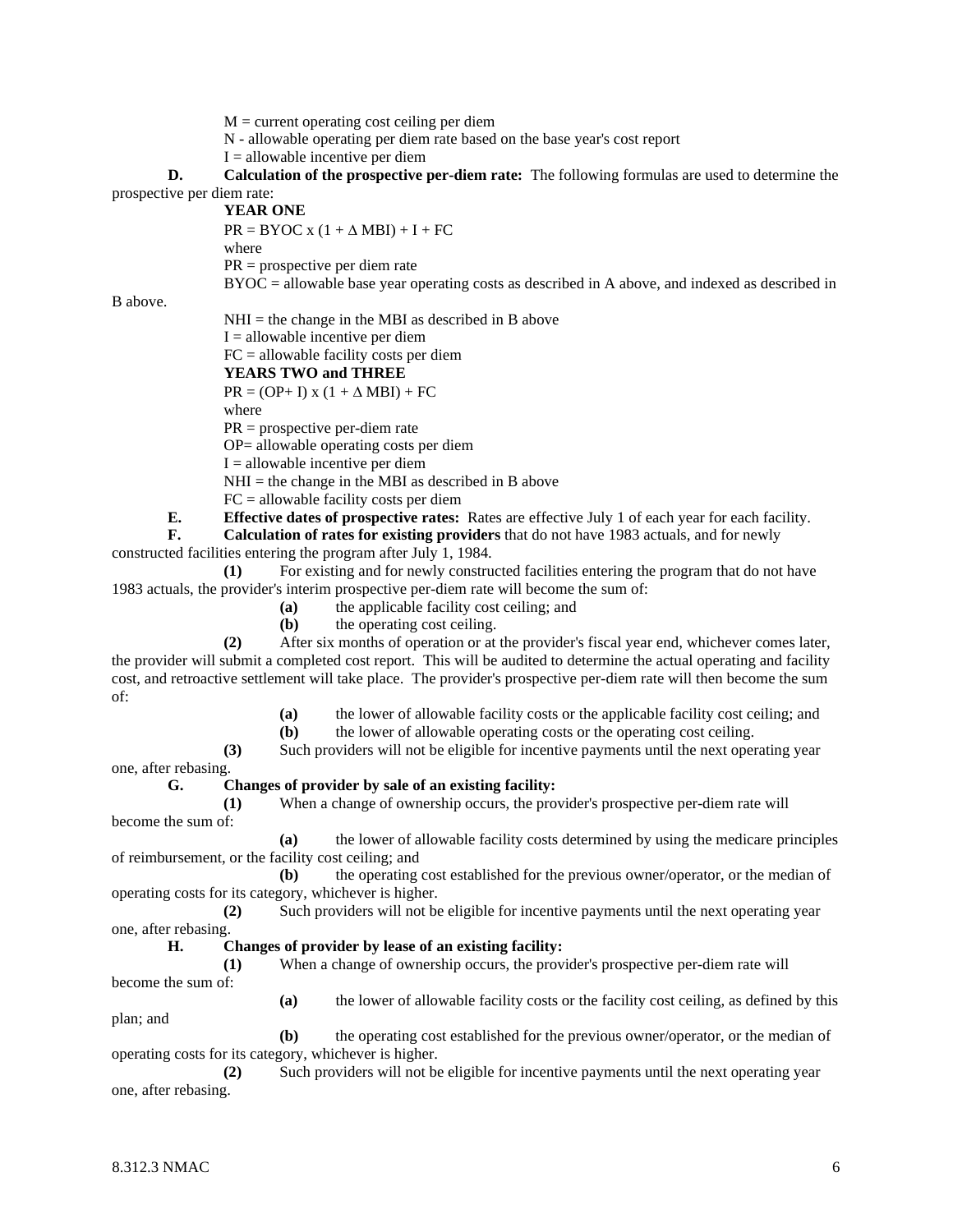**I. Sale/leaseback of an existing facility:** When a sale/leaseback of an existing facility occurs, the provider's prospective rate will remain the same as before the transaction.

**J. Replacement of an existing facility:** When an existing facility is replaced, the provider's prospective rate will become the sum of:

**(1)** the lower of allowable facility costs or the facility cost ceiling as defined by this plan; and **(2)** the operating cost plus incentive payment paid to the provider prior to the construction of the replacement facility.

**K. Replaced facility re-entering the medicaid program:**

**(1)** When a facility is replaced by a replacement facility and the replaced facility re-enters the medicaid program either under the same ownership or under different ownership, the provider's prospective rate will become the sum of:

**(a)** the median operating cost for its category; and

**(b)** the lower of allowable facility costs or the applicable facility cost ceiling.

**(2)** Such providers will not be eligible for incentive payments until the next operating year one, after rebasing.

#### **L. Closed facility re-entering the medicaid program:**

**(1)** When a facility has been closed and re-enters the medicaid program under new ownership, it shall be considered a change of ownership and either Subsection G or Subsection H, whichever is applicable, will apply.

**(2)** When a facility has been closed and re-enters the medicaid program under the same ownership within 12 months of closure, the provider's prospective rate will be the same as prior to the closing.

**(3)** When a facility has been closed and re-enters the medicaid program under the same ownership more than 12 months after closure, the provider's prospective rate will be the sum of:

**(a)** the median operating cost for its category; and

**(b)** the lower of allowable facility costs or the applicable facility cost ceiling.

**(4)** Providers of such facilities will not be eligible for incentive payments until the next operating year one, after rebasing.

[2/1/1995, 12/30/95; 8.312.3.12 NMAC - Rn, 8 NMAC 4 MAD.731-D.IV & A, 7/1/2002; A, 12/13/2010]

**8.312.3.13 ESTABLISHMENT OF CEILINGS:** The following categories are used to establish ceilings for calculating prospective per diem rates: 1) state-owned and operated NF, 2) non-state-owned and operated NF. The department determines the status of each provider for exclusion from or inclusion in any one category. Ceilings will be separately established for each category as described above, and separately established for the two areas of allowable costs, i.e. operating costs and facility costs. The operating cost ceiling will be calculated using the base year costs for year  $[1]$  one. For years  $[2 \text{ and } 3]$  two and three, the operating cost ceiling will not be recalculated. It will be indexed forward using the appropriate inflation factor. The facility cost ceiling of \$11.50 will be trended forward in year  $\left[2\right]$  two beginning July 1, 1985, by MBI minus  $\left[4\right]$  one percentage point and then annually by the MBI.

**A. Operating costs:** The ceiling for operating costs will be established at [ $\frac{110\%}{1000}$ ] one hundred and ten percent of the median of allowable costs for the base year, indexed to 12/31 of base year.

**B. Facility costs:** For existing, replacement, and newly constructed facilities, including remodeling of a facility to become a long term care facility, facility costs will be limited as follows:

**(1)** Any facility that is participating in medicaid by July 1, 1984, or has been granted Section 1122 approval by July 1, 1984, for construction (including bed additions to such facilities) will be paid the lower of actual allowable facility costs or the applicable facility cost ceiling for implementation year  $[4]$  one. The facility cost ceiling will be eleven dollars and fifty cents (\$11.50).

**(2)** Any new facility not approved July 1, 1984, under Section 1122 for construction (including bed additions to such facilities) will be paid the lower of actual allowable facility costs or the median of facility costs for all other existing facilities in the same category.

**(3)** Effective for leases executed and binding on both parties on or after January 1, 1988, total allowable lease costs for the entire term of the lease for each facility will be limited to an amount determined by a discounted cash flow technique which will provide the lessor an annual rate of return on the fair market value of the facility equal to one time the average of the rates of interest on special issues of public debt obligations issued to the federal hospital insurance trust fund for the twelve months prior to the date the facility became a provider in the New Mexico medicaid program. The rates of interest for this fund are published in both the federal register and the commerce clearing house (CCH). The basis of the total investment will be subject to the limitations described in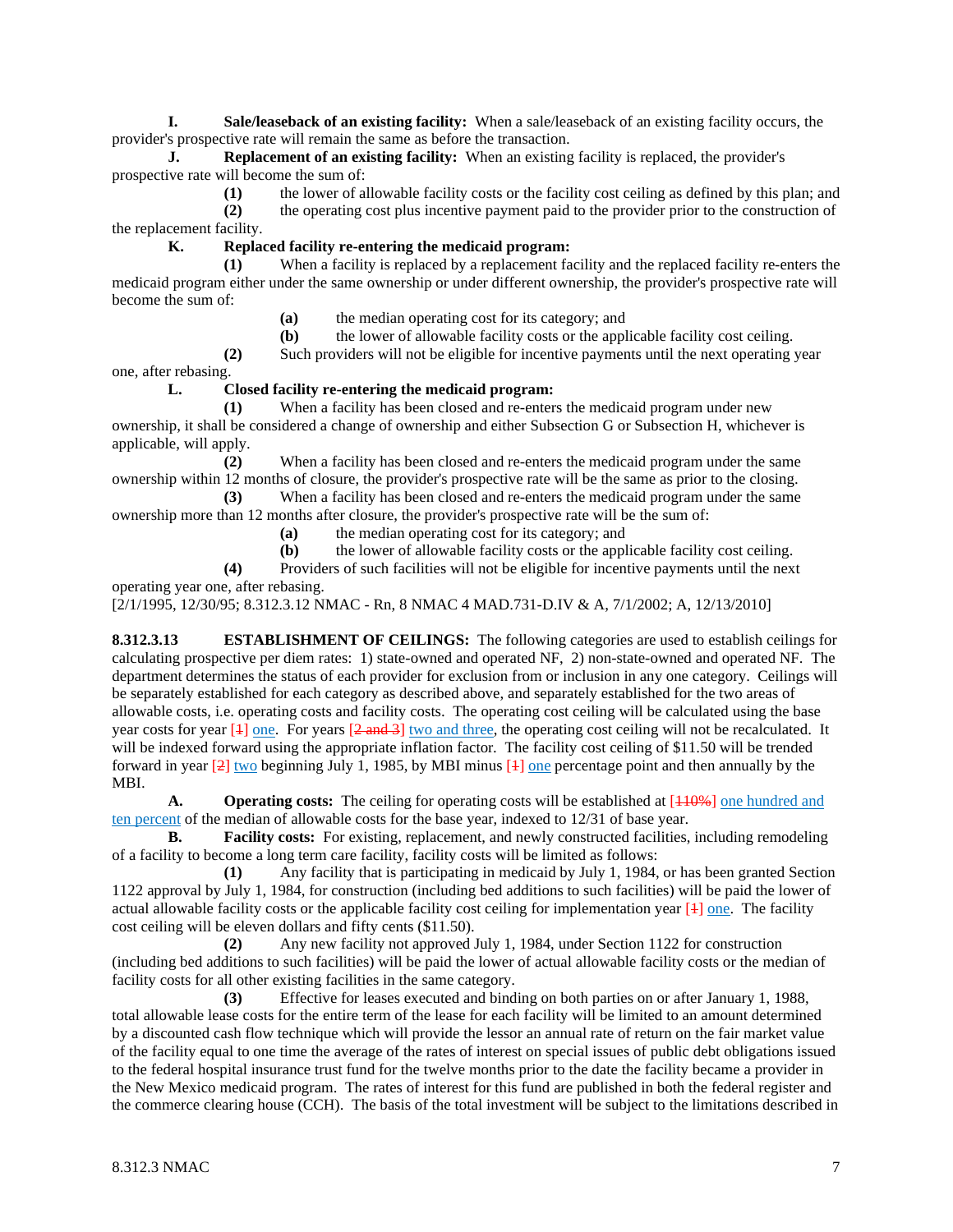[ $1$  and  $2$  above] Paragraphs 1 and 2 of Subsection B of 8.312.3.13 NMAC. The rate of return described above will be exclusive of any escalator clauses contained in the lease. The effect of escalator clauses will be considered at the time they become effective and the reasonableness of such clauses will be determined by the inflation factor described in Subsection B of 8.312.3.12 NMAC [of these regulations]. Any appraisal necessary to determine the fair market value of the facility will be the sole responsibility of the provider and is not an allowable cost for reimbursement under the program. The appraisals must be conducted by an appraiser certified by a nationally recognized entity, and such appraiser must be familiar with the health care industry, specifically long term care, and must be familiar with the geographic area in which the facility is located. Prior to the appraisal taking place, the provider must submit to the department the name of the appraiser, a copy of his/her certification, and a brief description of the appraiser's relevant experience. The use of a particular appraiser is subject to the approval of the department.

**(4)** For newly constructed facilities, reconstruction of a facility to become a long term care facility, and replacement facilities entering the medicaid program on or after January 1, 1988, the total basis of depreciable assets shall not exceed the median cost of construction of a nursing home as listed in the Robert S. Means construction index, adjusted for New Mexico costs and for inflation in the construction industry from the date of publication to the date the provider is expected to enter the New Mexico medicaid program. The costs of construction referred to herein is expected to include only the cost of the building and fixed equipment. A reasonable value of land and major moveable equipment will need to be added to obtain the value of the entire facility.

> **(5)** When an existing facility is sold, facility costs per day will be limited to the lower of: **(a)** allowable facility costs determined by using the medicare principles of

reimbursement; or

**(b)** the facility cost ceiling.

**(6)** When an existing facility is leased, the facility costs per day will be limited to the lower

of:

**(a)** actual allowable facility costs; or

**(b)** for facilities owned or operated by the lessor for 10 years or longer, the applicable facility cost ceiling; or

**(c)** for facilities owned or operated by the lessor less than 10 years,  $[110\%]$  one hundred and ten percent of the median of facility costs for all providers in the same category.

**(7)** When a replaced facility re-enters the medicaid program either under the same ownership as existed prior to the replacement or under different ownership, facility costs per day will be limited to the lower of: **(a)** actual allowable facility costs; or

- 
- **(b)** the median of facility costs for all other existing facilities in the same category.

[2/1/1995; 8.312.3.13 NMAC - Rn, 8 NMAC 4 MAD.731-D.V & A, 7/1/2002]

**8.312.3.14 IMPUTED OCCUPANCY:** In order to insure that the medicaid program does not pay for costs associated with unnecessary beds as evidenced by under-utilization, allowable facility costs will be calculated by imputing a [90%] ninety percent occupancy rate. This provision will apply to:

**A.** any new facility certified for participation in the medicaid program on or after January 1, 1988;

**B.** existing facilities, if the number of licensed or certified beds increases on or after January 1, 1988. In such cases, occupancy will be imputed for all beds;

**C.** replacement facilities, certified for participation in the medicaid program on or after January 1, 1988, if the replacement facility contains a higher number of licensed or certified beds than the facility being replaced;<br>D.

**D.** any replaced facility which re-enters the medicaid program on or after January 1, 1988, either under the same ownership or different ownership;

**E.** any closed facility which re-enters the medicaid program on or after January 1, 1988;

**F.** facility costs will be adjusted and the resulting rate change will become effective when any of the above occurs; providers operating such facilities shall submit appropriate information regarding facility costs so that the rate adjustment can be computed.

[2/1/1995; 8.312.3.14 NMAC - Rn, 8 NMAC 4 MAD.731-D.VI, 7/1/2002]

# **8.312.3.15 ADJUSTMENTS TO BASE YEAR COSTS:**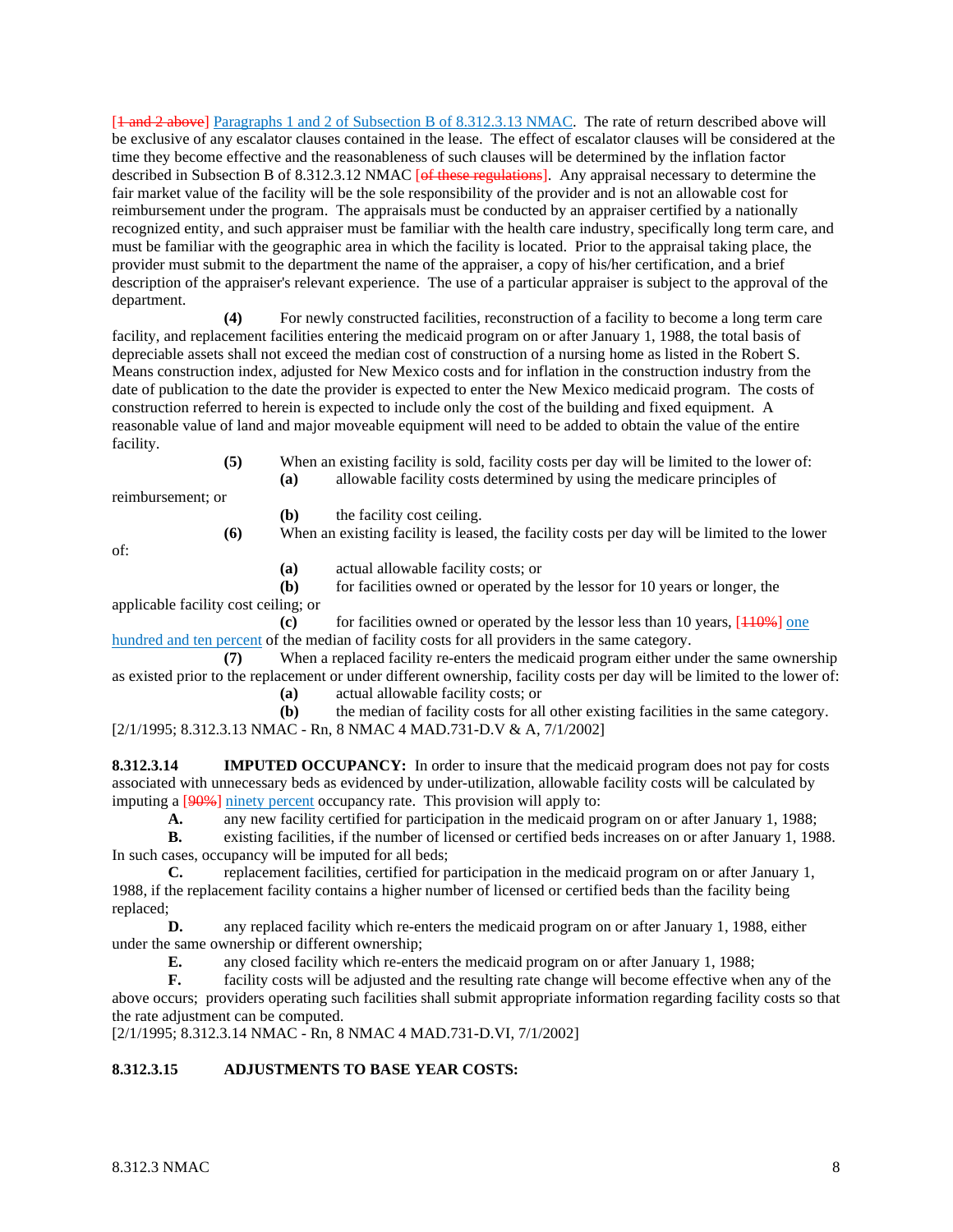**A.** Since rebasing of the prospective per diem rate will take place every three years, the department recognizes that certain circumstances may warrant an adjustment to the base rate. Therefore, the provider may request such an adjustment for the following reasons:

**(1)** additional costs incurred to meet new requirements imposed by government regulatory agencies, taxation authorities, or applicable law (e.g. minimum staffing requirements, social security taxation of 501 (c)(3) corporations, minimum wage change, property tax increases, etc.);

and

**(2)** additional costs incurred as a result of uninsurable losses from catastrophic occurrences;

**(3)** additional costs of approved expansion, remodeling or purchase of equipment;

**B.** Such additional costs must reach a minimum of \$10,000 incurred cost per year for rebasing to be considered. The provider may request consideration of such rebasing no more than twice in its fiscal year. The provider is encouraged to submit such rebasing requests before the cost is actually incurred if possible. The department will approve or disapprove the rebasing request in a timely manner. If the rebasing is approved, the resulting increase in the prospective per diem rate will go into effect:

or

**(1)** beginning with the month the cost was actually incurred if prior approval was obtained;

**(2)** no later than 30 days from the date of the approval if retroactive approval was obtained.

**C.** At no time will rebasing in excess of the applicable operating or facility cost ceilings be allowed, unless the department determines that a change in law or regulation has equal impact on all providers regardless of the ceiling limitation. An example of this would be the minimum wage law.

**D.** Pursuant to budget availability, the decision to approve any adjustments to base year costs will be at the department's discretion.

## [2/1/1995, 12/30/95; 8.312.3.15 NMAC - Rn, 8 NMAC 4 MAD.731-D.VII, 7/1/2002; A, 12/13/2010]

**8.312.3.16 IMPLEMENTATION OF NURSING HOME REFORM REQUIREMENTS EFFECTIVE OCTOBER 1, 1990:** As mandated by Section 1919 of the Social Security Act, the following changes are made effective October 1, 1990:

**A. Elimination of SNF/ICF Distinction:** Effective October 1, 1990, the SNF and ICF distinctions will be eliminated and all participating providers will become NFs. In order to account for the change the following will be implemented:

**(1)** Two levels of NF services will exist, representing the care needs of the respective recipients: High NF; Low NF.

**(2)** A high NF rate and a low NF rate will be established for each provider.

**(3)** For existing SNFs, the High NF rate will be the provider's SNF rate in effect on

September 30, 1990.

**(4)** For existing SNFs with no existing ICF rate, the low NF rate will be the provider's SNF rate in effect on September 30, 1990, minus an amount equal to the statewide mean differential of the operating component of current SNF/ICF rates.

**(5)** For existing ICFs, the low NF rate will be the provider's ICF rate in effect on September 30, 1990.

**(6)** For existing ICFs with no existing SNF rate, the high NF rate will be the provider's ICF rate in effect on September 30, 1990, plus an amount equal to the statewide mean differential of the operating component of current SNF/ICF rates.

**B. Cost increases related to nursing home reform:** To account for cost increases necessary to comply with the nursing home reform provisions, the following amounts will be added to NF rates (see above), effective October 1, 1990: high NF \$3.69; low NF \$4.96.

[2/1/1995; 8.312.3.16 NMAC - Rn, 8 NMAC 4 MAD.731-D.VIII, 7/1/2002]

**8.312.3.17 PAYMENT OF RESERVE BED DAYS:** When medicaid payment is made to reserve a bed while the recipient is absent from the facility, the reserve bed day payment shall be in an amount equal to  $[50\%]$ fifty percent of the regular payment rate.

[2/1/1995; 8.312.3.17 NMAC - Rn, 8 NMAC 4 MAD.731-D.IX, 7/1/2002]

## **8.312.3.18 RECONSIDERATION PROCEDURES FOR LONG TERM CARE DETERMINATIONS:**

**A.** A provider who is dissatisfied with the base year rate determination or the final settlement (in the case of a change in ownership) may request a reconsideration of the determination by addressing a request for